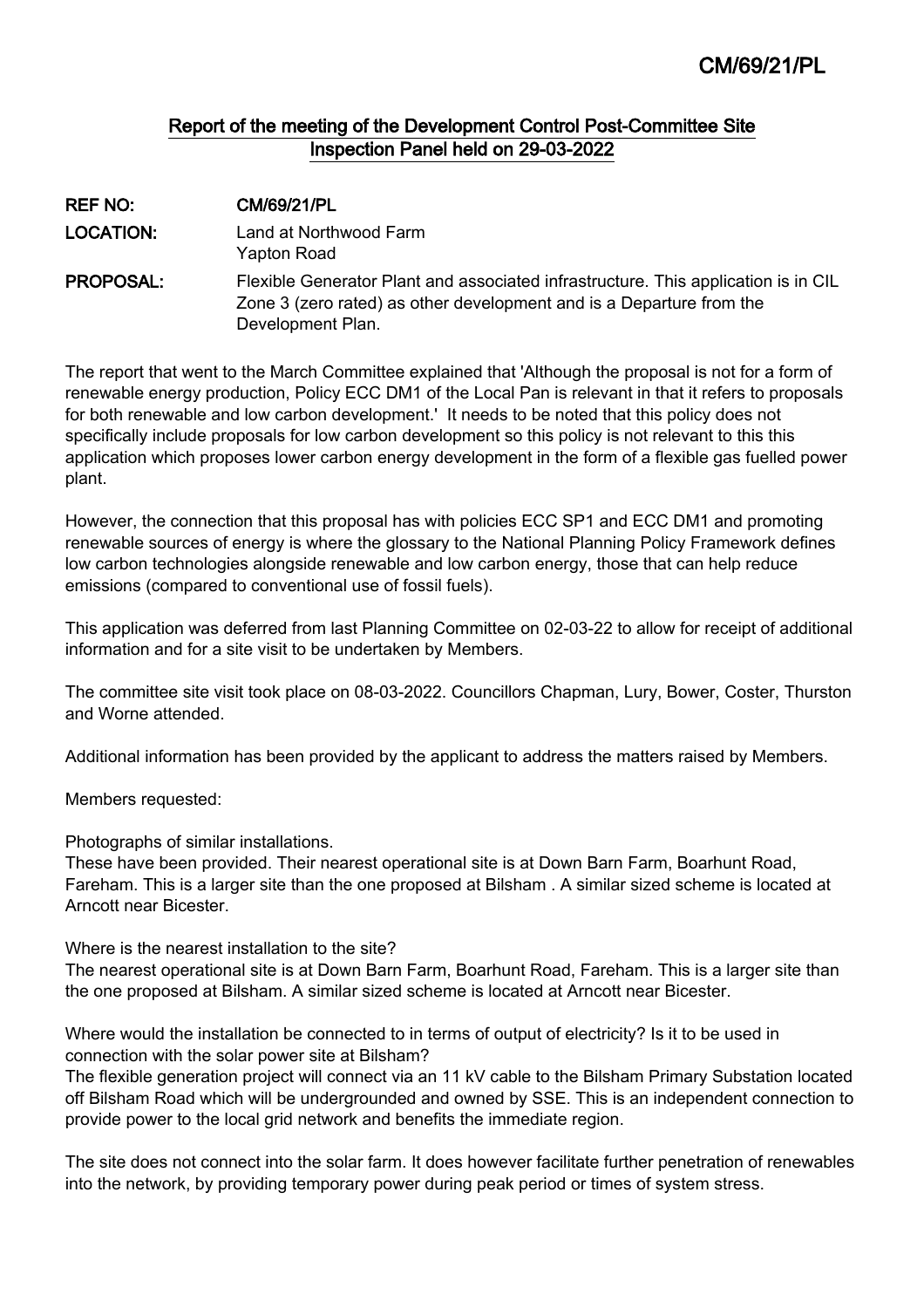Details of catalysers.

They do not typically install catalytic converters as they use 'Lean-burn' gas engines which operate at best-in-class electrical efficiency whilst achieving low emissions to air.

The agent has confirmed that the engines Conrad select are highly efficient at utilising natural gas within the engines to produce electricity. The engines have low exhaust emissions as referenced in their Air Quality Assessment which has demonstrated they are acceptable. In addition to the planning requirements, Conrad will be required to secure a permit from the Environment Agency under the Medium Combustible Plant Directive which will regulate emissions from the plant and require monitoring for compliance.

Does the proposed equipment comply with industry standards in respect of noise and emissions? Can we have a copy of manufacturer's specifications?

An engine specification sheet has been provided for information but there is no guarantee that this particular engine will be used as this may be subject to change when the engine is selected once planning permission has been secured. All equipment that is proposed to be installed will meet relevant industry standards/regulations and the requirements set out in the planning submission.

As part of the application noise and air quality assessments have been completed which assesses any potential impact from the proposals. Where necessary, mitigation has been incorporated to ensure this remains acceptable. With regard to air quality, the applicant will also have an obligation to secure a permit from the Environment Agency to operate the site. Initial monitoring of point source emissions (from the stack) has to be done within 4 months, then every 3 years.

The Government's Department for Business, Energy and Industrial Strategy Department document entitled 'Transitioning to a net zero energy system Smart Systems and Flexibility Plan 2021' states that 'The analysis also considered the scale of low carbon flexibility deployment that could be needed to ensure energy security as we transition to net zero, and the sources that could provide this flexibility. The need for flexibility will rapidly increase as variable renewable power replaces fossil fuel sources, and we electrify heat and transport.' The analysis referred to that concerning the role of flexibility in a net zero system. This shows the Governments support for low carbon technology as that proposed by this application.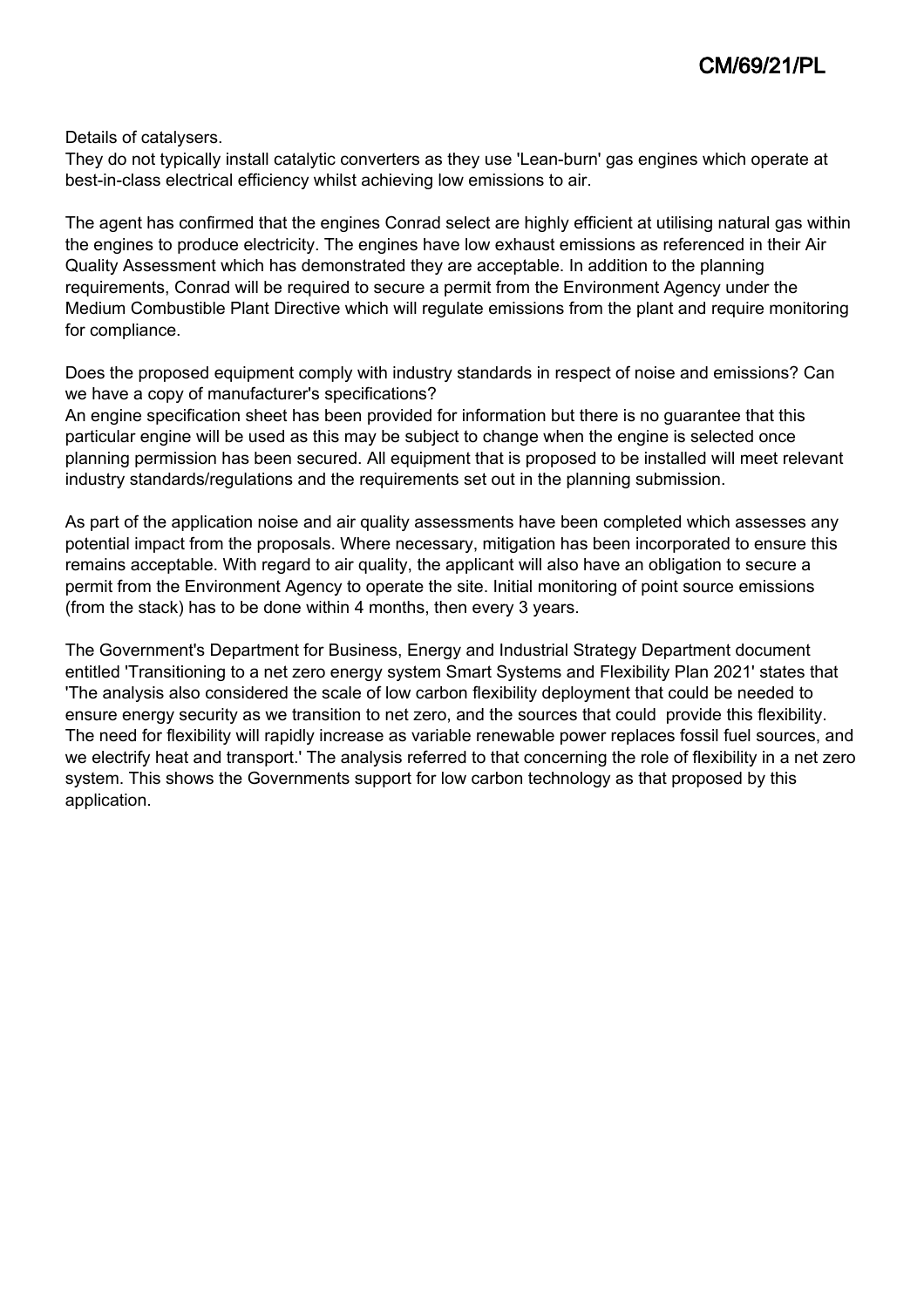# REPORT UPDATE

Application No: CM/69/21/PL

Reason for the Update / Changes

Reason for Update/Changes:

Additional information from agent

## - Levels of methane generated:

Methane will vary engine to engine. Emissions of methane will be sufficiently managed by the engines control systems. Post-planning consent and prior to operation, all generation plants will require an environmental permit which will ensure all emissions do not risk human health and environment. In addition, the submitted Air Quality Assessment confirmed that concentrations were predicted to be negligible at all locations. As such, overall impacts from emissions are considered to be not significant.

The applicant has recently undertaken monitoring of methane/unburnt hydrocarbon from 2 of their sites and the levels were well below any relevant benchmark limits. This suggested that regular maintenance in accordance with best practice for engines used in flexible generation, can be considered appropriate and proportionate measures in terms of controlling methane slip.

## - Distribution of Sites.

The Applicant's site distributions proposed and active sites are located around the country in locations which have the energy demand and infrastructure to require and support the technology. Most sites are located in areas of higher population density/high-energy demand (e.g. outskirts of major cities, manufacturing hotspots) as a key aspect of the technology is to generate at the point of demand instead of several larger energy plants transmitting electricity across the country. By implementing this technology, it supports the transition to renewables by reducing the reliance on the larger generation plants to a point where we no longer require them and can rely on local renewable generation instead (solar/wind/storage and back-up flexible generation).

The flexible generation facility will provide back-up to the local grid network rather than a specific renewable site. Flex Gen sites work in conjunction with renewable technologies (solar/wind etc.) to ensure energy can be supplied at any time of demand.

At the local level the development proposals would provide support to the local grid network, thus increasing the viability of Arun employment and residential related development. At a local level, the strategic residential allocations in nearby Yapton, (SD7), Ford (SD8) and Climping (SD10) and any future growth in the established Rudford Industrial Estate, will rely on 'flexible power' to help meet the surging demands for reliable power.

The agent has provided third party contact details to companies who either approve of the applicant (Conrad Energy) or recommend the use of flexible generation:

1. UK Power Network (UKPN) support letter, who are the Distribution Network Operator (DNO) in East Anglia. The letter represents a third party organisation, an Distribution Systems Operator, recognising the need for technology that can resolve system issues e.g. voltage instability. They recognise the role of Conrad Energy in providing resilience as they are able to call upon them to support the local grid network. They also state that the need for this is triggered by "the increasing number of residential and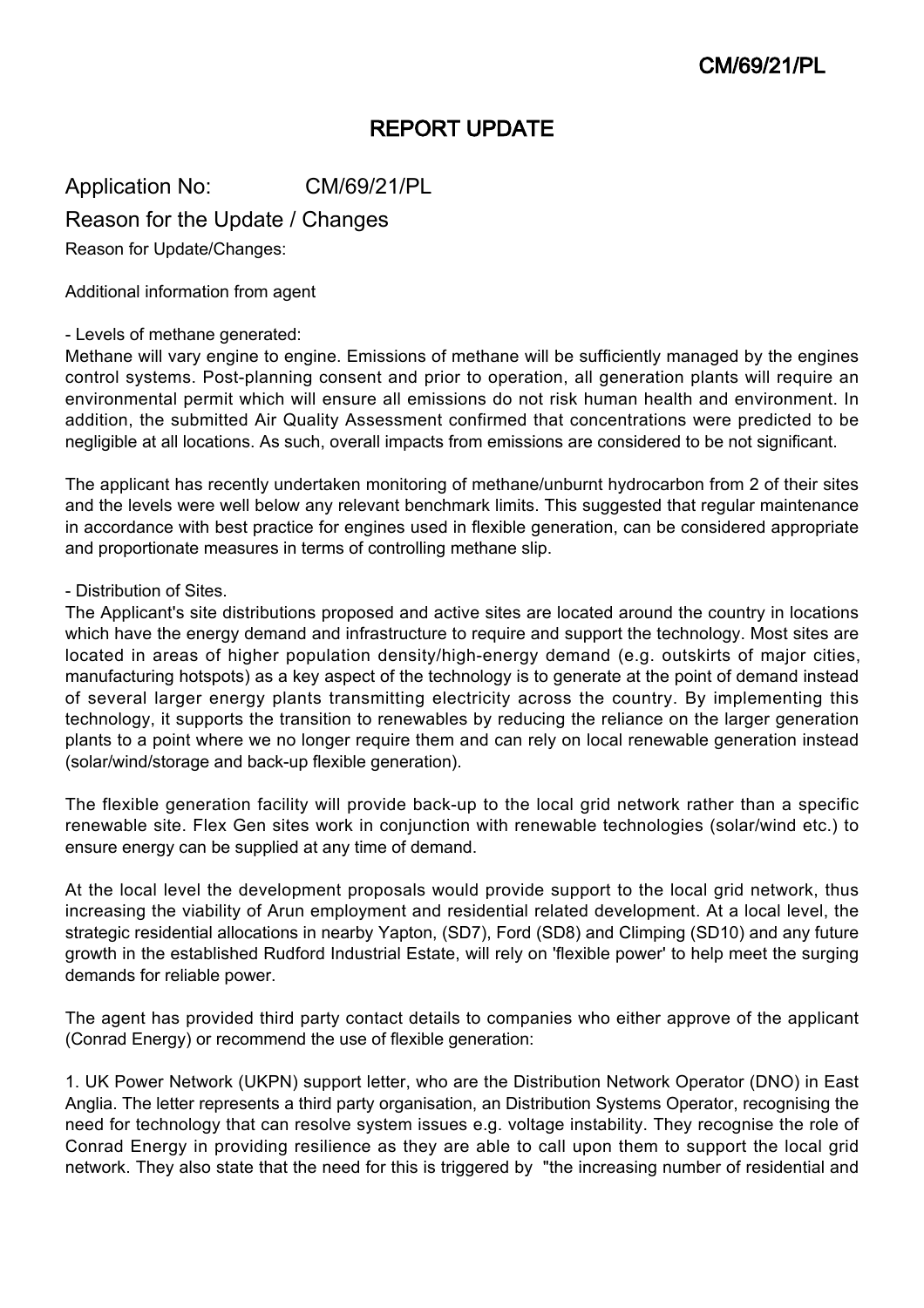commercial developments, along with increasing demand on the network through the roll out of Electric Vehicles and increasing electrical demand generally", which is applicable to Arun.

2. National Grid. They state "In recent years, Great Britain has seen rapid growth in renewable electricity sources like wind and solar. Despite this, gas-fired power generation still provided approximately 42% of electricity demand in 2016. As we continue our journey towards a decarbonised energy future, gas-fired power stations alongside other balancing mechanisms will be increasingly expected to meet the variability associated with renewables. This change in requirement creates operational uncertainty that we need to quantify, to understand the risk it poses."

They go on to say "At certain times of the day we may need access to sources of extra power to help manage actual demand on the system being greater than forecast or unforeseen generation unavailability. Providers of the service help to meet the reserve requirement either by providing additional generation or demand reduction."

The agent has confirmed the applicant has a grid connection offer from the local distribution network operator (DNO), Scottish and Southern Electricity Networks (SSEN).

Electricity generation in the UK is transitioning from generation at large scale by major energy providers (nuclear, coal-fired, large CCGT) to a decentralised energy system with generation at a local level. The transition fully to renewable assets (and switch off major non-renewable power stations) cannot be done without having back-up technology that can meet this energy consumption at a local level at times when renewable generation is intermittent (think solar and wind being solely reliant on weather and season). Conrad Energy are actively developing battery and hydrogen assets with the ambition of running all gas turbines across the UK on a green hydrogen/natural gas mix, including the site at Ford.

The applicant has provided a letter of approval from DNO's accompanying the application which shows a site in East Anglia where UKPN highlight the need for flexible generation assets. Whilst this relates to another site in another DNO's region (UKPN), SSEN would likely be willing to provide a similar letter, however at such short notice this is not feasible.

Notes: Changes to recommendations, conditions and / or reasons for refusal will always be reflected in the recommendation section of the attached Officer's Report.

# PLANNING APPLICATION REPORT

REF NO: CM/69/21/PL

- LOCATION: Land at Northwood Farm Yapton Road BN18 0HR
- PROPOSAL: Flexible Generator Plant and associated infrastructure. This application is in CIL Zone 3 (zero rated) as other development and is a Departure from the Development Plan.

## SITE AND SURROUNDINGS

DESCRIPTION OF APPLICATION The development comprises :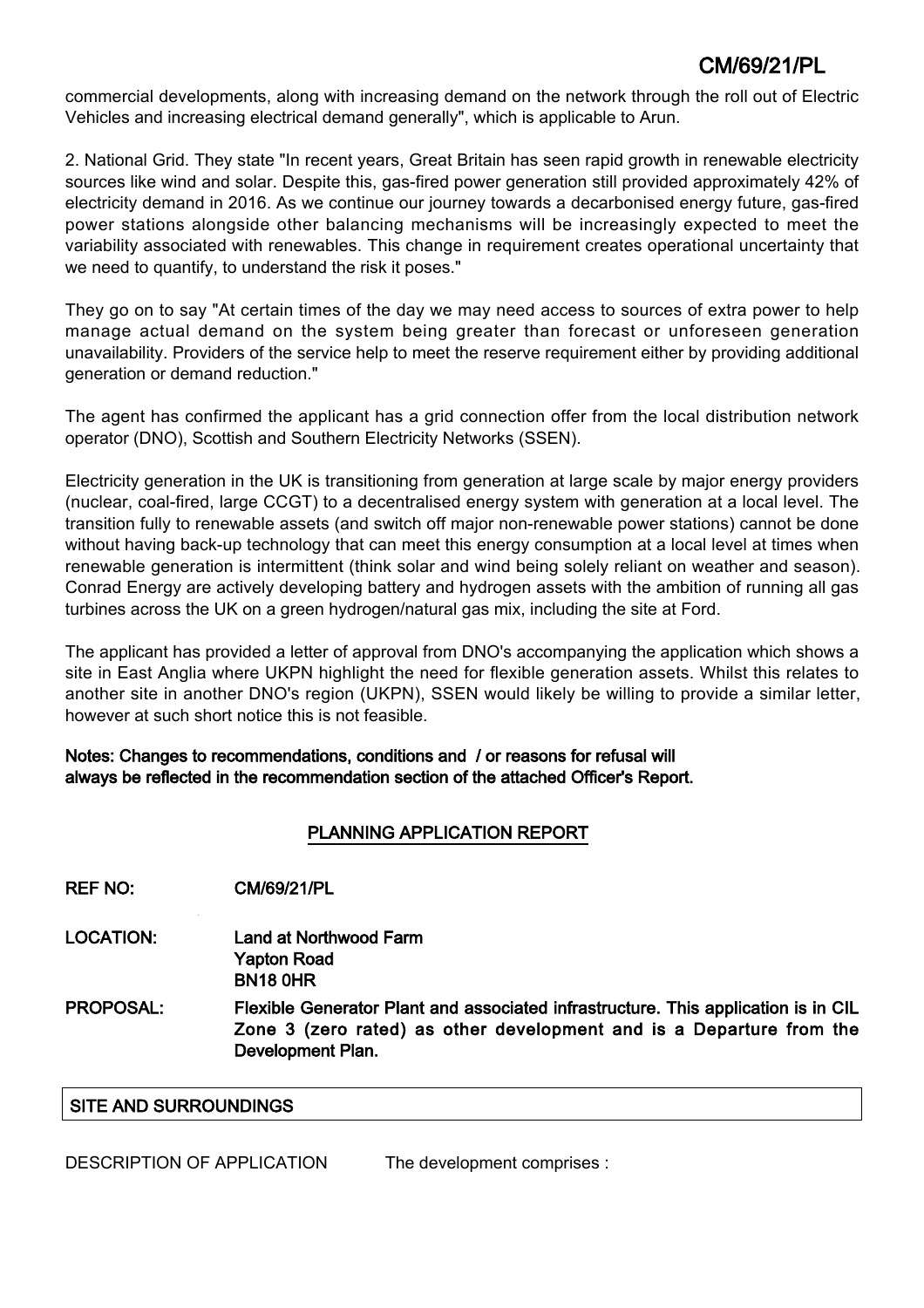- 4 generator engines each housed within a container 17m by 5m and 4.5m height (including pipework 7m high). Each engine will have its own external transformer and its own radiator fan beside the container;

- 4m high CCTV columns;

- 1 Substation;
- 1 Switchgear room;

- Clean/waste oil tanks;

- 1 Amenity cabin and communications room measuring 12.2m by 2.4m, with a height of 2.5m;

- 1 Gas governor and metering kiosk;

- 2.4m high palisade fence around the perimeter of the site; and

- 4m high acoustic fence on northern boundary.

The colour of the infrastructure indicated on the elevation plans is holly green.

The compound will house up to four 'genset' containers and their individual transformers along with the other GRP cabins listed above. The generators are encased in a container.

The plant will operate an average of 4 hours per day up to a maximum of 3,000 hours per year.

The application is supported by an Ecology Assessment (EA), Air Quality Assessment (AQA), Noise Assessment (NA) and Landscape Appraisal.

SITE AREA **Approximately 1.34 hectares.** 

TOPOGRAPHY Predominantly flat.

TREES TREES None affected by the proposed development. Tree planting has been carried out in the adjoining fields to delineate field boundaries.

BOUNDARY TREATMENT Various fences and hedging.

SITE CHARACTERISTICS The site is located on south west corner of the western most field closest to the TJ Waste and Recycling Centre.

> Access is via the existing gateway on Yapton Road. There is an existing trackway comprising concrete hardstanding, which runs parallel to the old air strip/runway and services the TJ Waste and Recycling centre and Northwood Farm. It then loops round and connects to an existing lorry storage yard/parking area. The proposed flexible generation site will be accessed from this existing track just before it curves round to the concrete batching plant to the south. To the south of the site is the 'Ceasefire Cafe', which is associated with the Ford Rifle range.

> The nearest residential properties Meadow Cottages are located over 250m to the north.

CHARACTER OF LOCALITY Predominantly rural.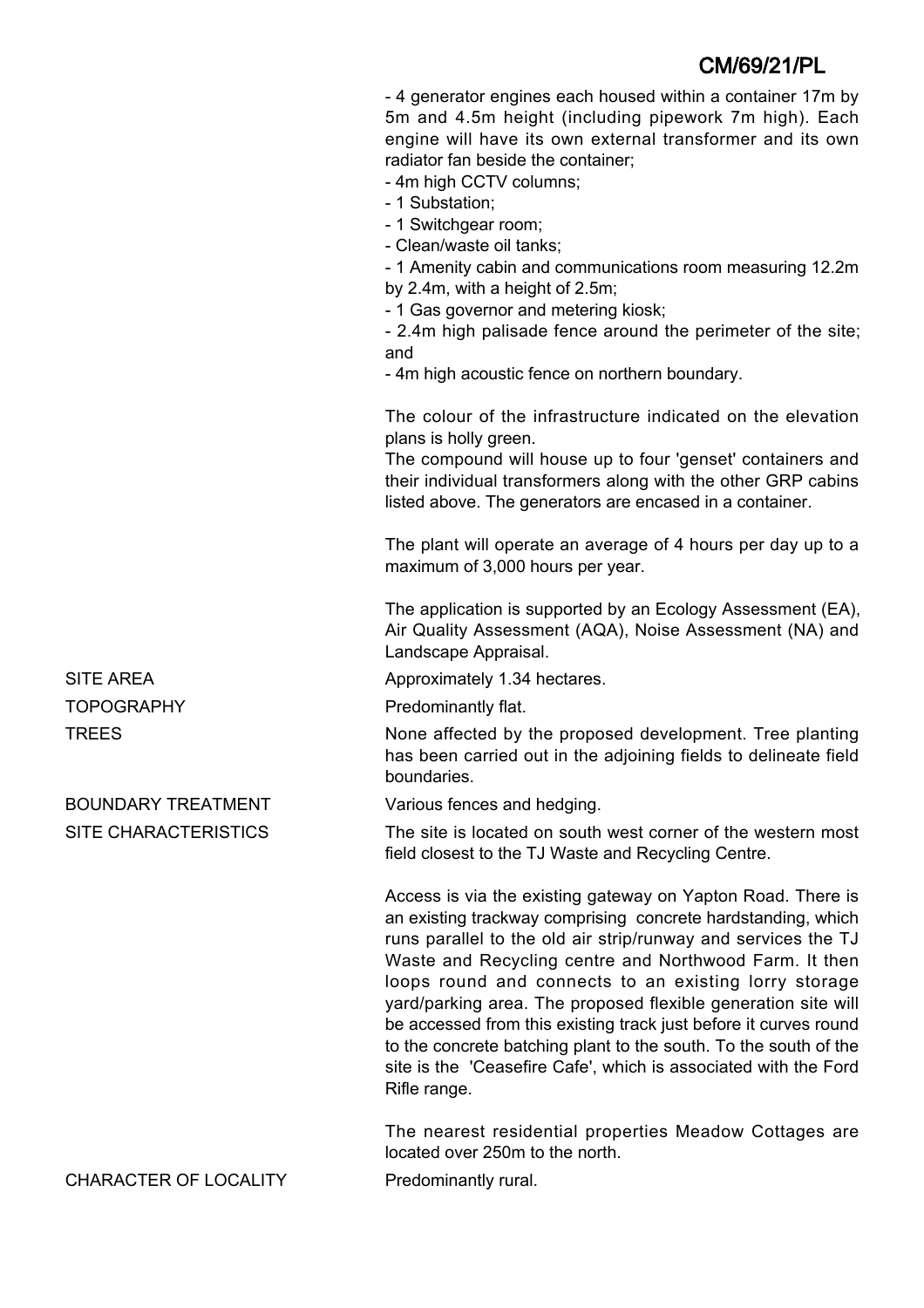# RELEVANT SITE HISTORY

CM/29/21/AG Application for Prior Notification for a grainstore incorporating a conditioning floor.

No Objection 28-06-21

CM/29/21/AG related to a grainstore which was 42.7m long,15m wide and 8m high to the ridge located to the North of the proposed site.

# REPRESENTATIONS

Climping Parish Council - Objection.

- The need is unproven. Not aware of any local power restrictions and cannot see how power exported to the National Grid can be considered of benefit to local residents.

- The site is adjacent to residential developments and will add to noise and disturbance to local residents who are already experience disturbance from TJ Waste and the cement batching plant. The fact that the application states that it will only operate at night in emergency situations acknowledges noise impact.

- The use of gas is not environmentally acceptable and is in short supply. Gas boilers are to be phased out for residential developments.

- The development is out of proportion for a rural village.

### 8 Objections.

- Does not protect the environment.

- The proposal would affect nearby residential properties and subject them to noise, light and environmental pollution.

- Inappropriate timing. Households are being encouraged to replace gas boilers in favour of greener options. This plan to build gas powered turbines is completely out of step with current thinking.

- Would involve turning agricultural land into an industrial site.

- This massive building would be situated on the edge of a residential garden, directly impacting on privacy and security, as well as the quality of the air.

- Potential to increase likelihood of theft.

- There will be an increase in noise pollution in this quiet residential / agricultural village location.

- Congestion of local roads.

- No evidence has been produced to support the case for the need for local power generation in this area. National Grid would look at renewables as the first call for power to balance the electricity needed.

- Methane is the primary component of natural gas. It poses a significant threat to the climate because of its greenhouse gas potency, natural gas contains other hydrocarbons that can degrade regional air quality and are bad for human health.

- The applicants air quality assessment is based on nitrogen dioxide measurements which mainly arise from traffic. There is no mention of methane or carbon dioxide in this report. The Air Quality assessment is irrelevant.

- ADC have declared a climate change Emergency. This application is not consistent with that declaration.

## COMMENTS ON REPRESENTATIONS RECEIVED:

The comments made are noted and are addressed in the conclusions section of the report.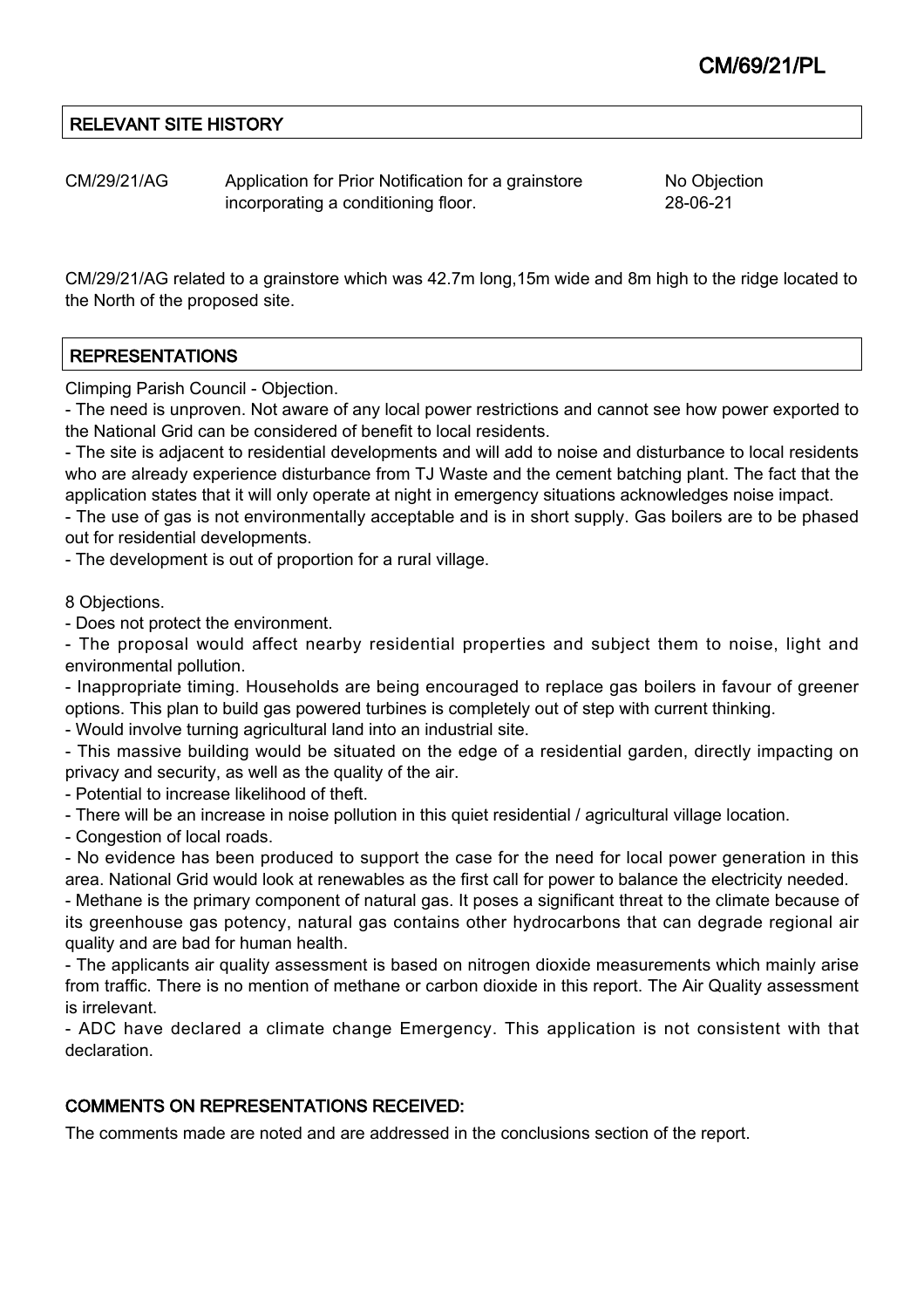# **CONSULTATIONS**

## CONSULTATION RESPONSES RECEIVED:

Landscape Officer - Objection.

Whilst the location does offer significant screening the proximity to proposed and existing residential properties should still be a consideration of any decision.

Further detail would need to be supplied regarding actual quantities of the heavy standard trees indicated for the embankment screening. It is suggested an element of smaller understory native planting is incorporated into this area. This would provide low level screening and would assist in the stabilisation of the embankment.

Fire Officer - Comment.

Potential issues with the proximity of the development to the nearest fire hydrant which is located, 425 metres more than the required 90 metres distance for a commercial property and accessibility by a fire engine.

Environmental Health Officer - No Objection. Request conditions to cover noise and hours of construction.

Drainage Engineer - No Objection subject to conditions.

The application is within the Lidsey Treatment Catchment, therefore surface water drainage design should be carefully considered. Infiltration must be fully investigated.

County Minerals and Waste - No Objection.

It is not expected that the proposed infrastructure would have any impact upon the normal operation of the safeguarded waste facility.

County Highways - No Objection.

Request imposition of a condition in respect of a Construction Management Plan.

Ecology Officer - No Objection.

Request conditions relating to bats, nesting birds, hedgehogs and biodiversity net gain.

## COMMENTS ON CONSULTATION RESPONSES:

Comments noted.

The agents have responded to the fire officer's comments confirming the proposed site is one of their most accessible flexible generation sites. The width of the access road adjoining the site is over 10m (3.7m is required). The access is already used by HGVs accessing the adjacent waste and recycling plant. Acceptable space is provided to allow a crane to safely turn and operate within the site during construction and therefore access for a fire truck would be achievable. There will also be a water connection provided onsite.

# POLICY CONTEXT

Designation applicable to site: Outside Built Up Area Boundary

## DEVELOPMENT PLAN POLICIES

[Arun Local Plan 2011 - 2031:](https://www.arun.gov.uk/adopted-local-plan)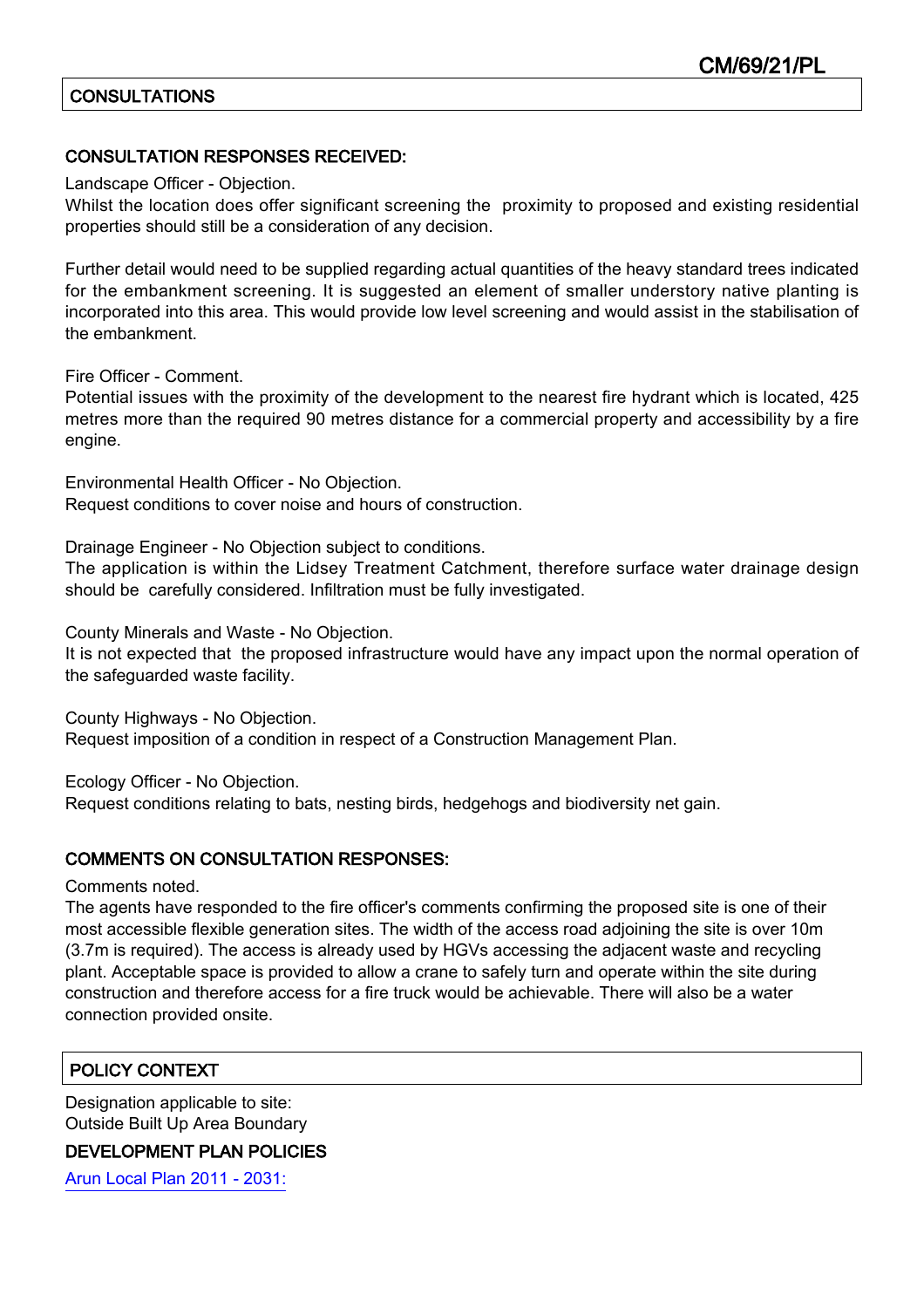| CSP <sub>1</sub>                                                          | C SP1 Countryside                                      |
|---------------------------------------------------------------------------|--------------------------------------------------------|
| DDM <sub>1</sub>                                                          | D DM1 Aspects of form and design quality               |
| DSP <sub>1</sub>                                                          | D SP1 Design                                           |
| ECCSP2                                                                    | ECC SP2 Energy and climate change mitagation           |
| ENVDM5                                                                    | <b>ENV DM5 Development and biodiversity</b>            |
| EMPDM1                                                                    | <b>EMP DM1 Employment Land: Development Management</b> |
| TDM1                                                                      | T DM1 Sustainable Travel and Public Rights of Way      |
| TSP1                                                                      | <b>T SP1 Transport and Development</b>                 |
| SDSP <sub>1</sub>                                                         | SD SP1 Sustainable Development                         |
| QEDM3                                                                     | <b>QE DM3 Air Pollution</b>                            |
| QEDM1                                                                     | <b>QE DM1 Noise Pollution</b>                          |
| QESP1                                                                     | QE SP1 Quality of the Environment                      |
| INFSP1                                                                    | INF SP1 Infrastructure provision and implementation    |
| Clymping Neighbourhood Plan 2015 Policy CPN11                             | <b>Quality of Design</b>                               |
| Clymping Neighbourhood Plan 2015 Policy CPN8                              | Protection of Trees and Hedgerows                      |
| Clymping Neighbourhood Plan 2015 Policy CPN14 Traffic and the Environment |                                                        |
|                                                                           |                                                        |

## PLANNING POLICY GUIDANCE:

|                                       | <b>NPPF</b>       | <b>National Planning Policy Framework</b>     |  |  |
|---------------------------------------|-------------------|-----------------------------------------------|--|--|
|                                       | NPPG.             | <b>National Planning Practice Guidance</b>    |  |  |
| <b>SUPPLEMENTARY POLICY GUIDANCE:</b> |                   |                                               |  |  |
|                                       | SPD <sub>11</sub> | Arun Parking Standards 2020                   |  |  |
|                                       | SPD <sub>13</sub> | Arun District Design Guide (SPD) January 2021 |  |  |
|                                       |                   |                                               |  |  |

# POLICY COMMENTARY

The Development Plan consists of the Arun Local Plan 2011 - 2031, West Sussex County Council's Waste and Minerals Plans and Made Neighbourhood Development Plans.

The policies are published under Regulations 19 and 35 of the Town and Country Planning (Local Planning) (England) Regulations 2012.

The relevant policies of Climping Neighbourhood Plan have been considered.

# DEVELOPMENT PLAN AND/OR LEGISLATIVE BACKGROUND

Section 38(6) of the Planning and Compulsory Purchase Act 2004 states:-

"If regard is to be had to the development plan for the purpose of any determination to be made under the planning Acts the determination must be made in accordance with the plan unless material considerations indicate otherwise."

The proposal is considered to comply with relevant Development Plan policies in that there would be no materially adverse impact on residential or visual amenity.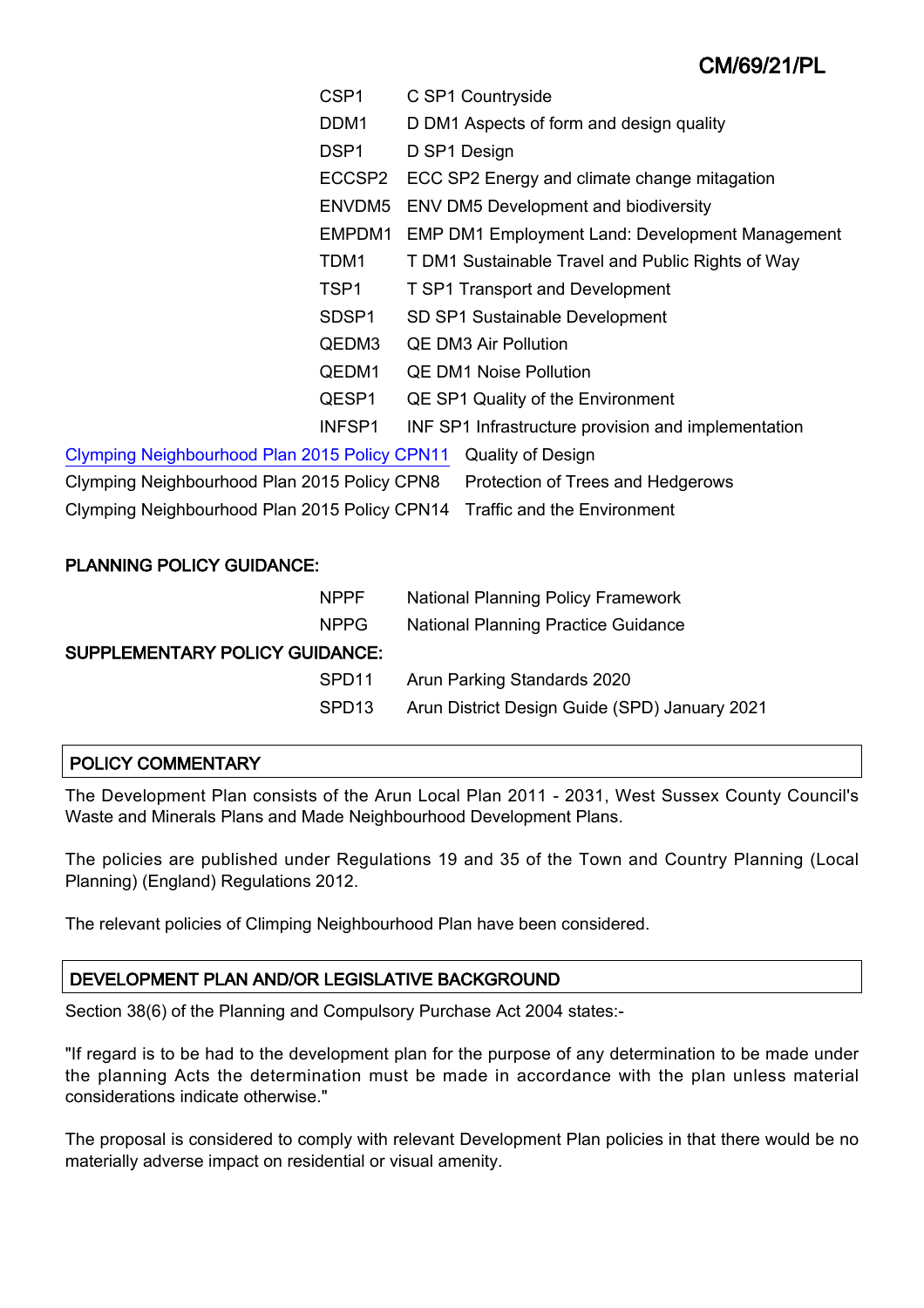Section 70(2) of the Town and Country Planning Act 1990 (as amended) provides that

- (2) in dealing with an application for planning permission the authority shall have regard to -
- (a) the provisions of the development plan, so far as material to the application,
- (aza) a post examination draft neighbourhood development plan, so far as material to the application,
- (b) any local finance considerations, so far as material to the application, and
- (c) any other material considerations.

# OTHER MATERIAL CONSIDERATIONS

It is considered that there are no other material considerations to be weighed in the balance with the Development Plan.

# **CONCLUSIONS**

# BACKGROUND

The application proposes lower carbon energy development in the form of a flexible gas fuelled power plant. The glossary to the National Planning Policy Framework defines low carbon technologies as those that can help reduce emissions (compared to conventional use of fossil fuels). Although the proposal is not for a form of renewable energy production, Policy ECC DM1 of the Local Pan is relevant in that it refers to proposals for both renewable and low carbon development. The rise in renewable energy is widely supported in Government policy.

The proposal would provide support to the local grid network. The proposal would assist in the transition to low carbon electricity generation by providing backup at times when renewable energy generation is low. The flexible gas generators are proposed to prevent a 'lights out' scenario in the local area, whereby the demand for electricity exceeds available supply. The proposed development seeks to support the overall vitality and viability of the local economy by ensuring that a sufficient and reliable supply of electricity is available. National Energy Policy and Statements suggest that natural gas will continue to be required as a crucial part of energy supply until at least 2050.

# PRINCIPLE AND SITE SELECTION REQUIREMENTS

The site lies outside the built up area boundary of Climping as defined in the Local Plan where Policy SD SP2 of Arun Local Plan states that development should be focused and permitted subject to consideration against other policies of the Local Plan. Policy C SP1 prevents development unrestricted to the needs of agriculture unless it accords with policy elsewhere in the plan related to the development proposed.

The development proposed, by its very nature, needs to be located outside the main residential areas. This site has been selected by the applicant because it meets the following criteria:

- It is sufficiently close to a medium or intermediate gas main for connection. In this case the proposed development is in close proximity to the nearby grid substation and available gas connection on Yapton Road;

- Proximity to a sufficient 11,000Kv electrical grid connection point;

- Sufficient space for the equipment and for safe and practical separation within the site for maintenance access;

- Good existing access arrangements; and

- Suitable separation distances from any air quality or Noise Sensitive Receptors (NSRs).

Policy ECC SP1 of the Local Plan considers climate change adaption and outlines how the Council will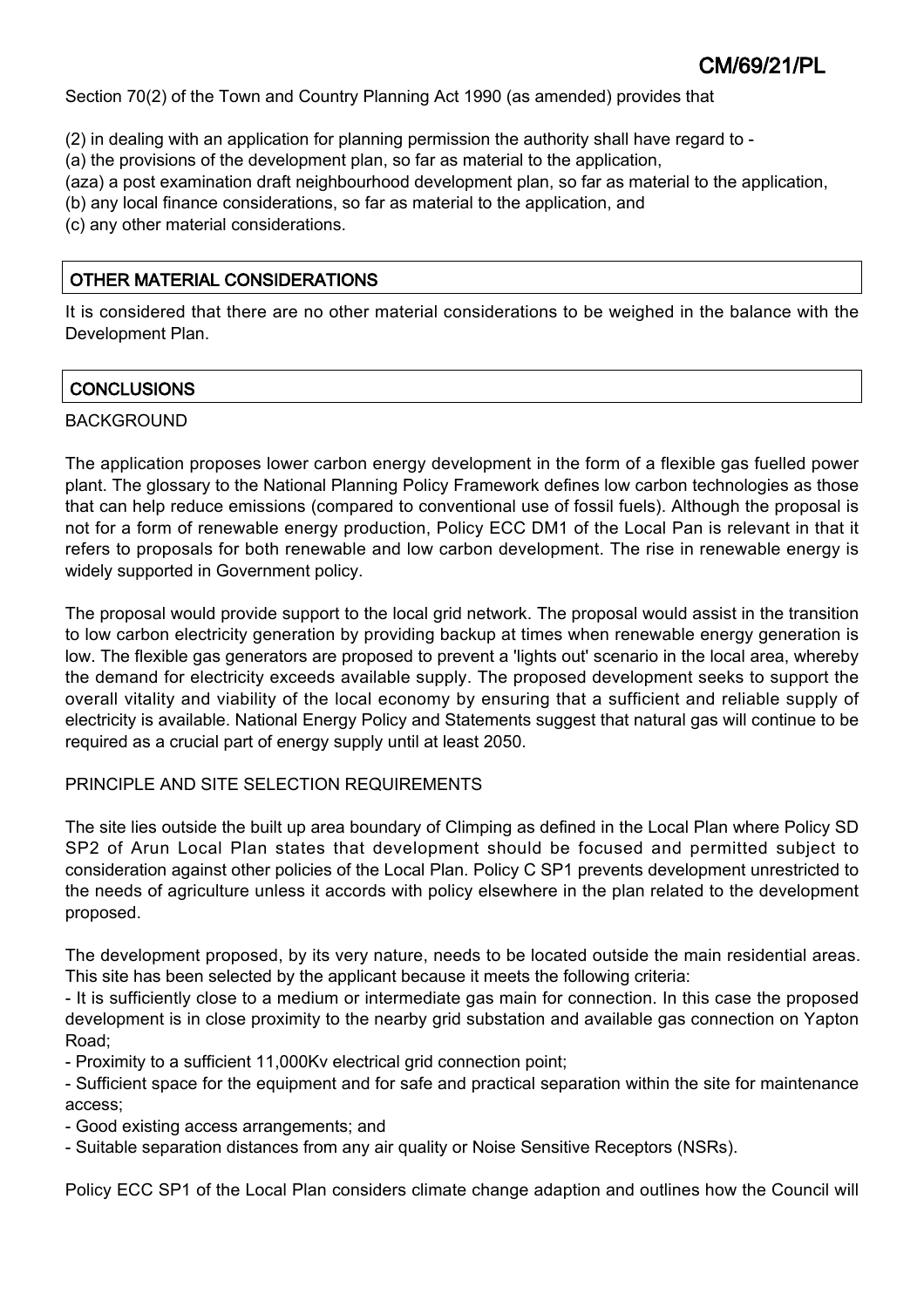support development which is located and appropriately designed to adapt to impacts arising from climate change. Policy ECC DM1 concerns renewable energy and requires schemes to contribute to the social, economic and environmental development and overall regeneration of the District. This proposal meets these criteria by helping to provide a constant supply of electricity supporting the role of renewables. The policy requires development to be located and designed to minimise adverse impacts to landscape and habitats as discussed below this proposal meets these aims and the impact on the landscape is assessed in the accompanying Landscape Appraisal. The proposal would integrate and supplement existing development and would assist in provision of electricity to the new approved homes in the area and demonstrates a suitable connection to the electricity distribution network. It is considered that the proposal is compliant with these policies and therefore accords with policy C SP1.

The Council's policy SD SP1 is an overarching policy that sets out a presumption in favour of sustainable development. It links to the objectives of the planning system to achieve sustainable development set out in the National Planning Policy Framework. The NPPF states that the economic role contributes "to building a strong, responsive and competitive economy, by ensuring that sufficient land of the right type is available in the right places and at the right time to support growth and innovation; and by identifying and coordinating development requirements, including the provision of infrastructure" (paragraph 7).

Although the proposal relies on fossil fuel for energy generation, it can be considered sustainable as the overarching objectives set out in the Framework are broad. The economic objective would be satisfied, as the proposal would help to secure a sufficient and reliable source of electricity to support the local economy. Renewable forms of power rely on flexible dispatchable (used on demand) generation to safeguard security of supply locally, regionally and nationally. This is supported by an abundance of market research which forecasts significant growth of plant like that submitted in this proposal between now and 2030. The development proposals would also satisfy the social objective by providing secure employment. In terms of the environmental objective set out in the Framework, the proposal would not cause harm to the natural, built or historic environment as it is a small parcel of land that is well screened along its western / north western boundary by a new bund. In addition landscaping and the existing waste and recycling centre and Northwood Farm complex directly adjoins to the east / north east.

The National Planning Policy Framework (NPPF) does not include guidance on the specific type of energy generation proposed within this application but does include policy on renewable and low carbon energy developments. Paragraph 155(c) requires Local Planning Authorities to identify opportunities for development to draw its energy supply from decentralised, renewable or low carbon energy supply systems and for co-locating potential heat customers and suppliers. Paragraph 158(a) states that Local Planning Authorities should not require applicants for energy development to demonstrate the overall need for renewable or low carbon energy and approve the application if its impacts are (or can be made) acceptable.

Paragraph 152 of the National Planning Policy Framework states that the planning system should support the transition to a low carbon future in a changing climate, taking full account of flood risk and coastal change.

The Overarching National Policy Statement (NPS) for Energy (EN-1, Department of Energy and Climate Change, 2011) sets out National policy for energy infrastructure. Para 1.2.1 states that the NPS, 'is likely to be a material consideration in decision making on applications that fall under the Town and Country Planning Act 1990 (as amended)'. EN-1 supports the transition to a lower carbon economy (para. 2.2.6). It also mentions the need to improve energy security (para. 2.2.6) and the importance of secure and reliable supplies of electricity from a diverse mix of technologies or fuels (para. 2.2.20). The NPS supports the move to renewables, but para 3.6.8 states: 'It is clear that there must be some fossil fuel generating capacity to provide back-up for when generation from intermittent renewable generating capacity is low and to help with the transition to low carbon electricity generation'.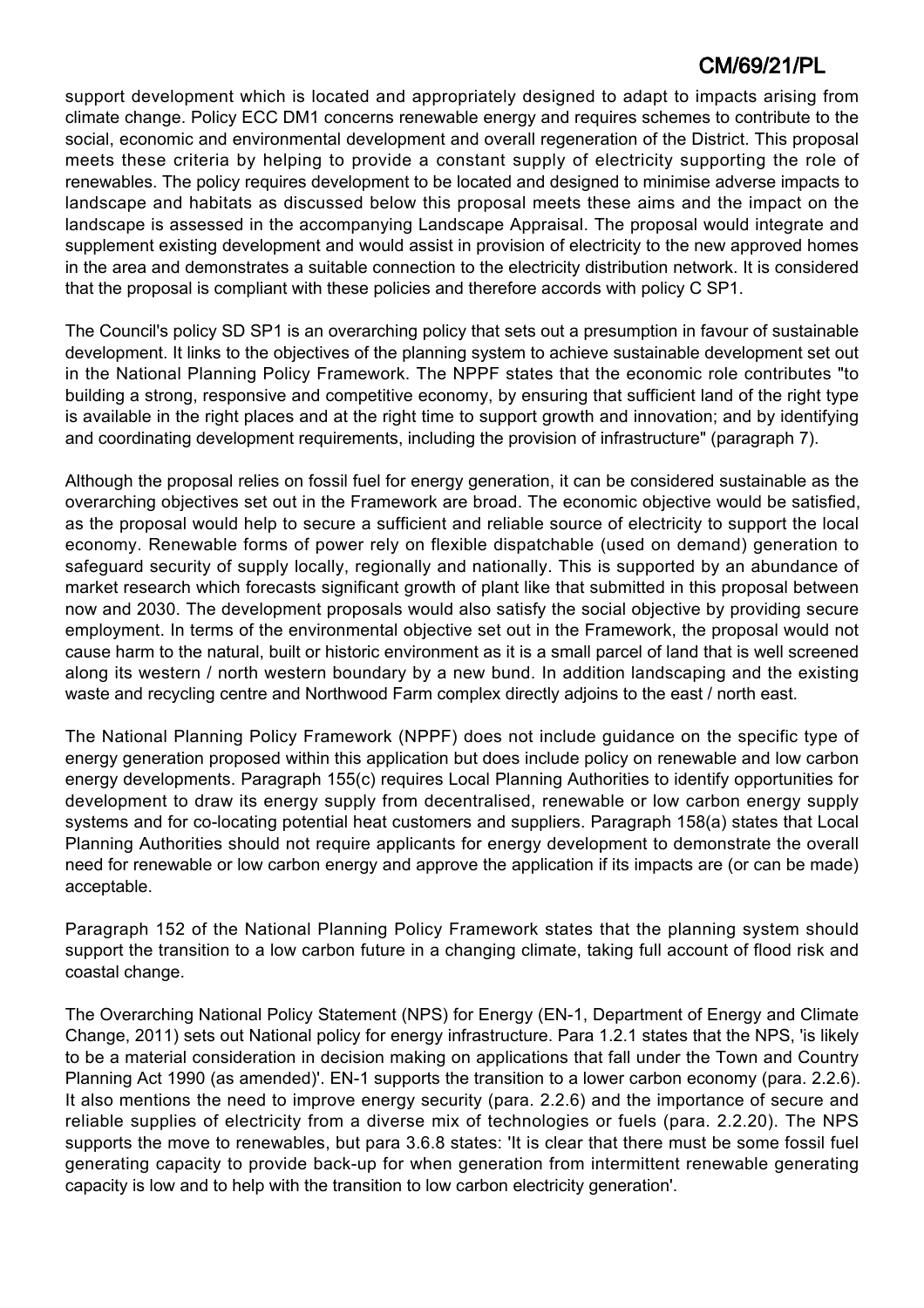The proposal would have local benefits and enable the continued growth of variable renewables. The proposal is therefore compliant with policies CSP1 and SD SP1 of Arun Local Plan and provides a supporting role to renewable energy in accordance with the aims and objectives of policies ECC SP1 and ECC DM1.

## COMMERCIAL CONSIDERATIONS

The proposal follows the provision for new employment development in accordance with policy EMP DM1 of the Local Plan which supports new employment opportunities in the District. The development proposed would also support the planned growth in the District. Policy EMP DM1 allows for development outside the built up area boundary provided there are no alternatives within existing permitted or allocated sites, there is no detriment to highways, access, design and landscaping are acceptable for the location and the relationship with neighbouring properties is acceptable. The proposal meets these requirements as discussed below.

The applicant has 46 operational sites. The majority of the workforce are operations engineers. The applicant estimates 2 full time jobs will be created by the proposal. The proposed development is compatible with nearby employment uses and will indirectly help to facilitate and support investment and regeneration in the area.

## RESIDENTIAL AMENITY

Policy QE SP1 of the Arun Local Plan requires all development to contribute positively to the quality of the environment and ensure that development does not have a significantly negative impact upon residential amenity. Policy D DM1(3) of the Arun Local Plan requires development to have a minimal impact to users and occupiers of nearby property and land. Policy QE DM3 refers to air quality.

An Air Quality Assessment has been submitted as part of the planning application. This has modelled the background air quality of the area and the predicted impacts on human and ecological receptors as a result of emissions from the plant. Overall it concluded that no significant air quality effects on human health or ecological receptors are likely to occur and therefore the proposals accord with Policy QE DM3 of the Local Plan.

Policy QE DM1 of Arun Local Plan requires noise generating development to demonstrate that there are no suitable alternative locations, that a noise report is submitted and that there is no adverse impact on areas within Arun valued for their tranquillity.

Noise levels generated by the proposal are typically at or below the measured background sound level in the area. The results set out in the Noise Impact Assessment identify that the operation of the scheme, as proposed, can occur without affecting the amenity of the closest residential receptors to the site during the daytime. In addition to the bund and landscaping, an acoustic fence is also proposed along the western / north western boundary and eastern side of the development and its provision is conditioned.

It is also noted that the generators will only operate for short periods and are more likely to operate during peak load hours only, when the demand for electricity is higher. The generators are located a considerable distance from any noise sensitive receptors (250m from the nearest residential dwellings) and the noise generated would take place against the backdrop of the existing Northwood Farm and the TJ Waste and Recycling Centre.

Environmental Health officers have assessed the documents submitted and have no objection to the proposal in principle subject to imposition of conditions in respect of compliance with the noise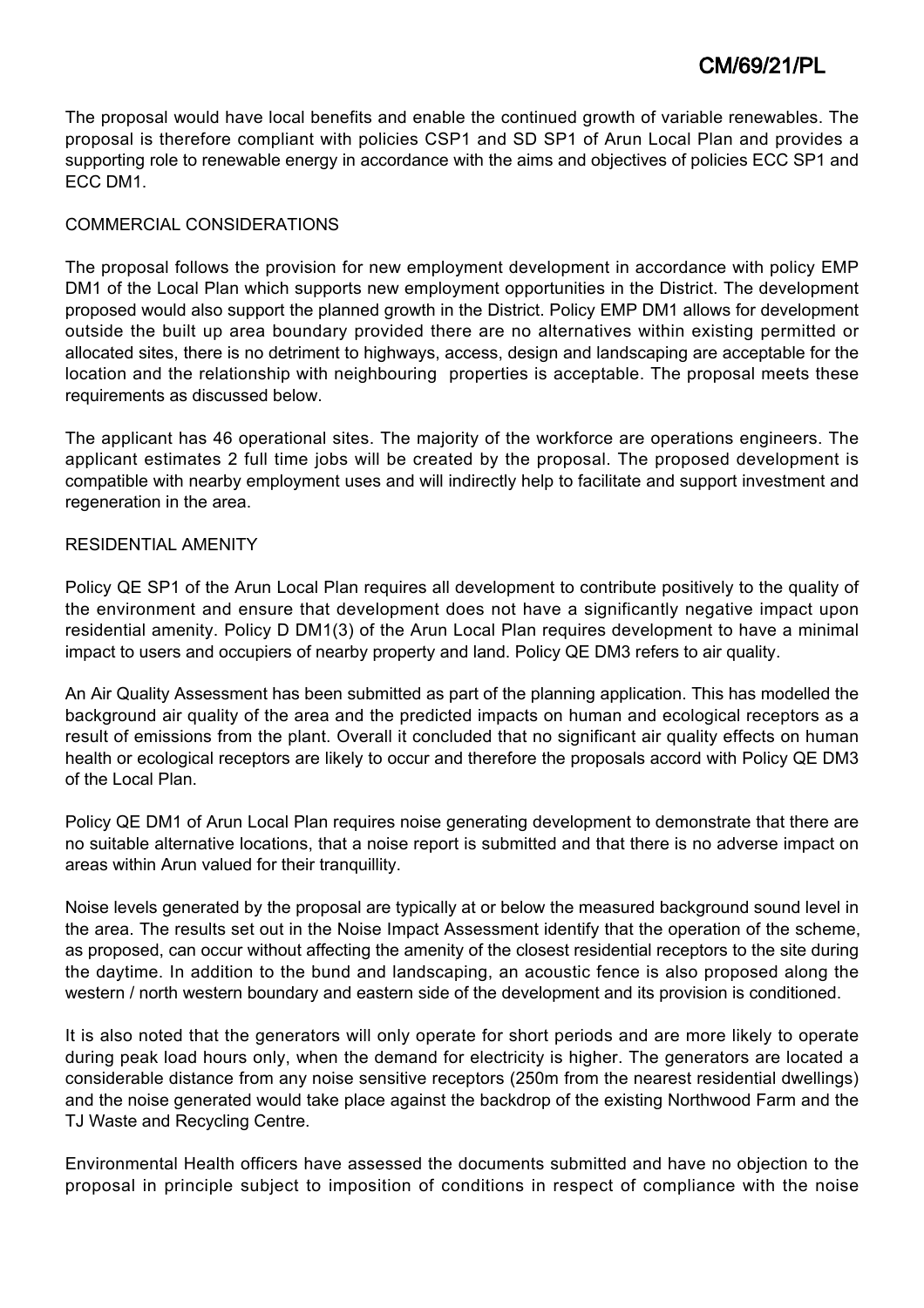assessment. Given that the generators will be housed in containers, the likely level of noise emissions, the context of the site and surrounding land uses it is not considered that the development will have an unacceptable noise impact and therefore it accords with policy QE DM1 of the Local Plan.

## HIGHWAY CONSIDERATIONS

Arun Local Plan policy T SP1 seeks to ensure that development provides safe access on to the highway network and promotes sustainable transport, including the use of low emission fuels, public transport improvements and the cycle, pedestrian and bridleway network.

Policy CPN 14 of the Climping Neighbourhood Plan stares that development which will have a detrimental impact on highway safety and the living conditions of residents will be resisted.

Access to the site would be via the northern entrance into the former Airfield. The existing access road will mainly be used during the construction period and thereafter for infrequent maintenance vehicles. During the construction period, the gas generators will arrive in 4 containers, each on an HGV and 5 lorries transporting the remaining GRP units and oil tanks. A crane will also be required to lift the containers from the HGVs and into position on the site. The remaining requirements for construction deliveries and plant will be very limited. When operational the site will generate very little traffic. In terms of maintenance the gas generator plant will generate 2 full time jobs (although they will not be permanently based at the site) and will require only routine 'check visits' to the site by the technicians, which will not require a vehicle larger than a light van.

County Highways have no objection to the proposal in terms of vehicle movements, access, highway safety or car parking. The proposal is not considered to have an adverse impact on highway safety or the living conditions of residents and would therefore comply with policy CPN 14 of Climping Neighbourhood Plan and policy T SP1 of Arun Local Plan.

## VISUAL AMENITY

Policies D DM1 and D SP1 of Arun Local Plan (ALP) state that planning permission will be granted where development meets amongst other criteria, the highest standards of design, providing a highquality living environment in keeping with the character of the surrounding area. The Arun Design Guide suggests development in rural areas respects and enhances this distinctive rural character. In addition, paragraph 130 of the NPPF requires developments to be visually attractive and sympathetic to local character. Government advice in section 12 of the NPPF indicates that design which is inappropriate in its context should not be accepted. Policy CPN 11 of Climping Neighbourhood Plan refers to quality of design and the need to protect and enhance local character as assessed by the Clymping Character Assessment. Policy CPN 8 requires development proposals t be designed to retain trees or hedgerows of good arboricultural and amenity value. Trees, woodlands and hedgerows which are important to the generally open rural environment of the Parish are identified in the Clymping Character Assessment.

The development will be 'industrial' in both character and appearance but also relatively simple and low key both in terms of appearance and activity. Construction of a large grain barn has been approved adjacent to the application site which will screen the flexible generator compound from any views from the north. To the west the new proposed bund with bolstered landscaping will screen any views from the open expanse of fields.

The design of the flexible gas generators is of no architectural merit, however the holly green colour will help blend the structure into the landscape. This colour is that most commonly used for electrical enclosures in the countryside as it acknowledged that it assimilates well with rural surroundings.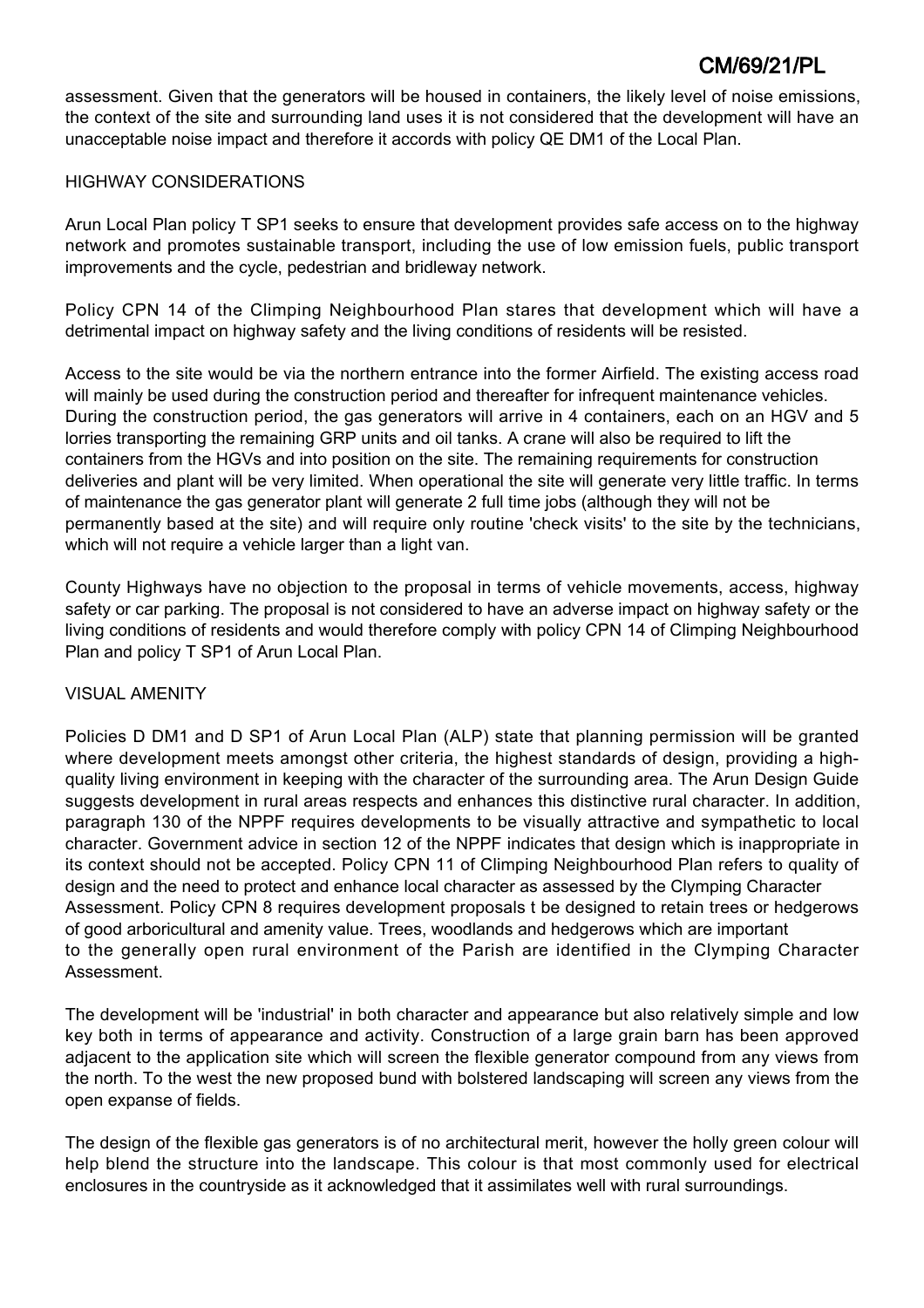The structures are tucked away in the south west corner of the open field which will be screened by a new bund and associated landscaping along its western boundary. This will screen views of the development when looking east from the open countryside. The Northwood Farm complex and the TJ Waste and Recycling centre are dominant features in the background. Direct views of the site looking west from Yapton Road will not be possible due to the various visual barriers including intervening vegetation and topography. The acoustic fencing provided along the northern boundary and on the western side of the compound would either be screened from view by the landscaped bund or viewed with it is a backdrop. The Landscape Section plan indicates the planting on top of the bund would exceed the height of the fencing.

The proposed development will not be viewed as an isolated feature in the countryside as it is relatively close to the existing building group (130m to the north and 180m to the east) and former airfield directly to the south and to the approved concrete batching plant to the east which was approved under CM/6/18/PL and is still to be implemented. Careful siting and appropriate landscaping will mean that the infrastructure is assimilated into the appearance of existing buildings. No new internal road is required as the existing road and access arrangements will be utilised.

Landscape mitigation is being offered which seeks to make sure all existing trees and maturing vegetation to the western boundary of the site is maintained and protected. Retention of existing hedging accords with policy CPN4 of Climping Neighbourhood Plan. A landscape bund along the western edge of the site which will be supplemented by tree planting and species rich grassland will further soften the appearance of the energy compound and its boundary treatments from external viewpoints to the northwest of the site and the proposed planting will provide improvements that complement existing native hedgerows and trees. Submission of a full landscaping scheme is conditioned to be provided.

The design of the proposed structures accords with this countryside location, by replicating the appearance of modern farm structures, in accordance with the NPPF, ALP policies D SP1 and D DM1 and policy CPN 11 of Climping Neighbourhood Plan.

## ECOLOGY

Policy ENV SP1 of Arun Local Plan confirms that Arun District Council will encourage and promote the preservation, restoration and enhancement of biodiversity and the natural environment through the development process and particularly through policies for the protection of both designated and nondesignated sites. Where possible it shall also promote the creation of new areas for habitats and species. Policy ENV DM5 of the Arun Local Plan seeks a net gain in biodiversity.

An ecology assessment supports the planning application which concluded that the most suitable area for protected species was a strip of poor semi improved grassland to the west of the site boundary. However, this area is isolated with arable land on all sides thus restricting the movement of any animals into and out of the site. Furthermore, as there are no trees within the site boundary and it is made up of bare ground, there is no suitable habitat for nesting birds. Trees planted within the strip of poor semiimproved grassland are not suitable to support roosting bats or nesting birds and no evidence was found during the ecological surveys.

There is a field drain present to the west of the site within the grassland area and no evidence of water vole was found during the survey and the ditch is isolated, restricting the moment of animals. Overall the site was assessed as providing low suitability to support protected species.

Subject to conditions relating to enhancements, as suggested by the Ecology Officer, the proposals would adequately protect ecology and result in net biodiversity gains, in accordance with policy ENV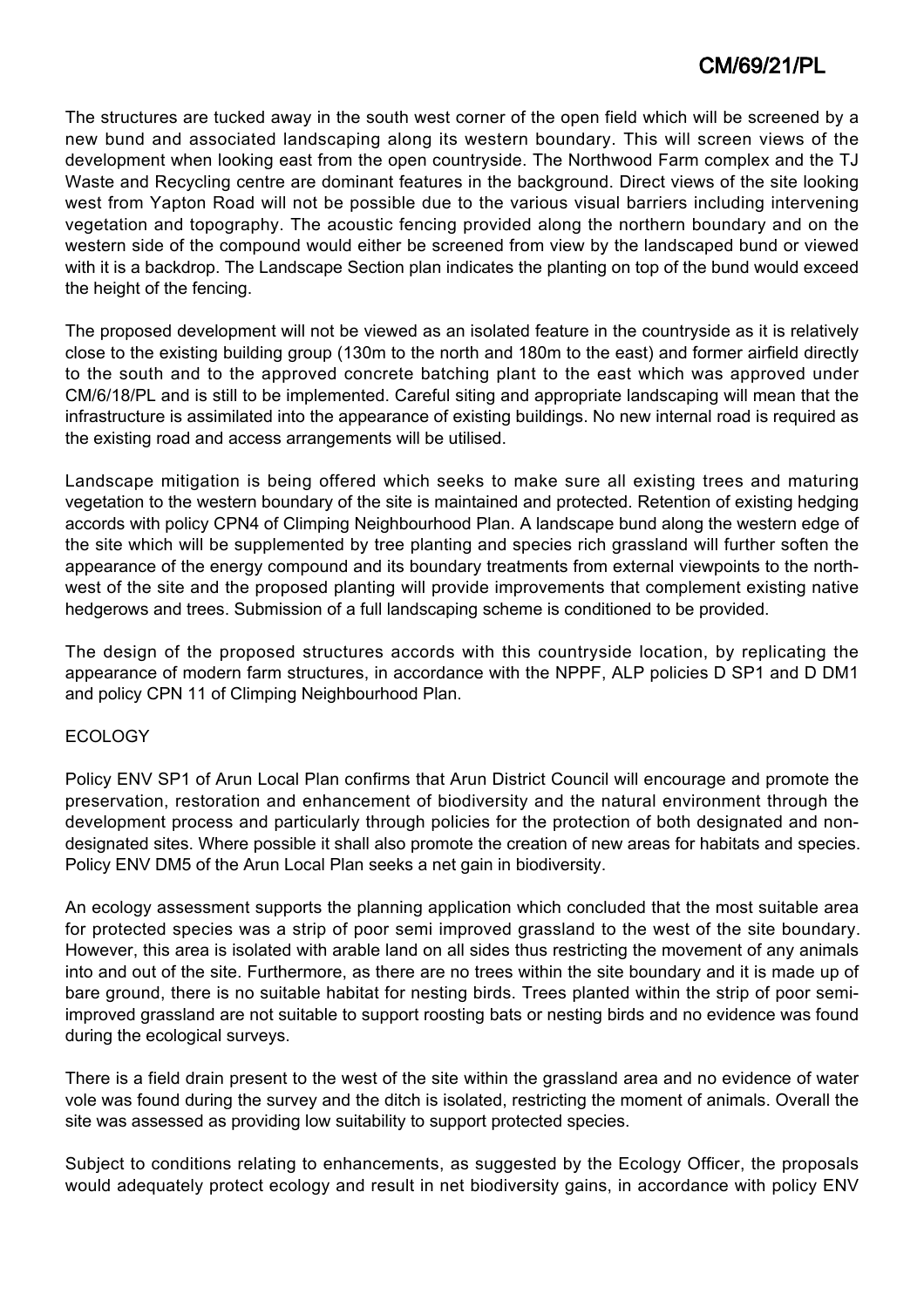### DM5 of the Arun Local Plan.

### DRAINAGE

Policy W DM3 of Arun Local Plan seeks to increase the levels of water capture and storage and improve water quality by ensuring all development identifies opportunities to incorporate a range of Sustainable Urban Drainage Systems (SUDS). Policy CPN 11 of Climping Neighbourhood Plan refers to adoption of the principles of sustainable urban drainage.

The site is located within Flood Zone 1 indicating a low probability of flooding from tidal and/or fluvial sources, but lies within the Lisdsey catchment area. The Council's Drainage Engineers have no objection to the proposal, subject to imposition of appropriate conditions.

The proposals would have an acceptable impact on flood risk and with the use of appropriate conditions surface water drainage can be increased in accordance with the NPPF, policy W DM3 of the Local Plan and policy CPN11 of the Neighbourhood Plan.

### CONCLUSION

The proposal would ensure the provision of a local electricity supply whilst complying with the Development Plan policies and the NPPF. It should therefore be approved subject to the following conditions.

## HUMAN RIGHTS ACT

The Council in making a decision should be aware of and take into account any implications that may arise from the Human Rights Act 1998. Under the Act, it is unlawful for a public authority such as Arun District Council to act in a manner, which is incompatible with the European Convention on Human Rights.

Consideration has been specifically given to Article 8 (right to respect private and family life) and Article 1 of the First Protocol (protection of property). It is not considered that the recommendation for approval of the grant of permission in this case interferes unreasonably with any local residents' right to respect for their private and family life and home, except insofar as it is necessary to protect the rights and freedoms of others (in this case, the rights of the applicant). The Council is also permitted to control the use of property in accordance with the general interest and the recommendation for approval is considered to be a proportionate response to the submitted application based on the considerations set out in this report.

# DUTY UNDER THE EQUALITIES ACT 2010

Duty under the Equalities Act 2010

In assessing this proposal the following impacts have been identified upon those people with the following protected characteristics (age, disability, gender reassignment, marriage and civil partnership, pregnancy and maternity, race, religion or belief, sex or sexual orientation).

The proposal would have a neutral impact on the protected characteristics.

#### **RECOMMENDATION**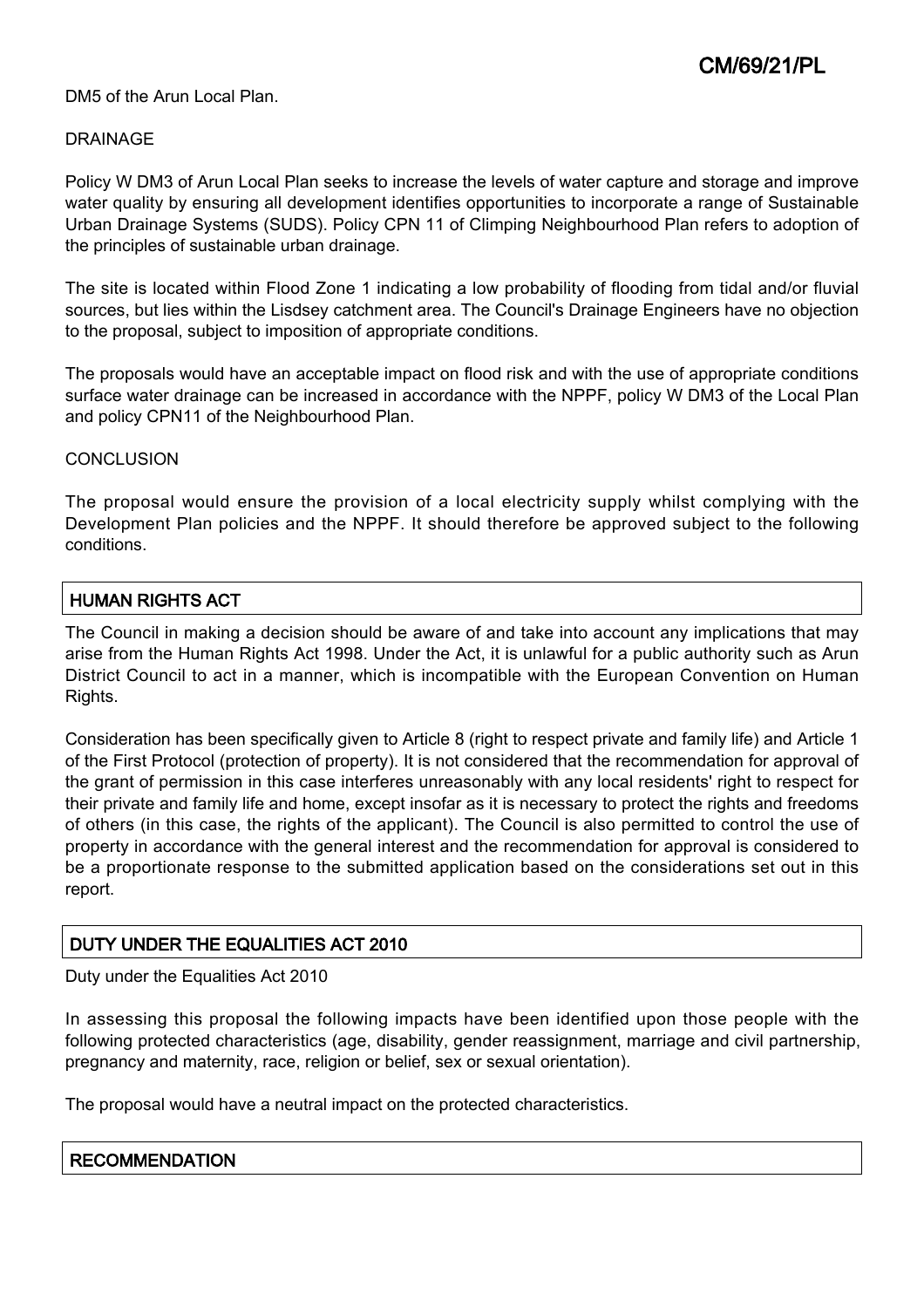### APPROVE CONDITIONALLY

1 The development hereby permitted shall be begun before the expiration of 3 years from the date of this permission.

Reason: To comply with Section 91 of the Town and Country Planning Act 1990 (as amended).

2 The development hereby approved shall be carried out in accordance with the following approved plans:

> Location Plan - Drg No. 20014-LP-002; Proposed Site Plan - Drg. No. 20014-PL-004; Proposed Site Plan - Drg. No. 20014-PP-005; 40 ft Large Amenity Cabin - Drg. No. CEL-STD-AMENL-540; Timber Acoustic Fence - Drg. No. CEL-STD-AF-730; CCTV Column - Drg. No. CEL-STD-CCTV-800; Generator Ground Mounted Radiator - Drg. No. CEL-STD-GEN-361; Gas Kiosk - Drg. No. CEL-STD-GK-400; Oil Tank - Drg. No. CEL-STD-OT-600; Metal Palisade Fence - Drg. No. CEL-STD-PF-G-700; GRP Substation - Drg. No. CEL-STD-SUB-SSE-220; Switch Room - Drg. No. CEL-STD-SW-100; Transformer - Drg. No. CEL-STF-TX-150 Auxiliary Transformer - Drg. No. CEL-STD-TX-160

Reason: For the avoidance of doubt and in the interests of amenity and the environment in accordance with policy D DM1 of the Arun Local Plan.

3 Prior to installation of any part of the plant a landscaping scheme including details of hard and soft landscaping and details of existing trees and hedgerows to be retained, together with measures for their protection during the course of the development shall be submitted to, and approved by, the Local Planning Authority. The approved details of the landscaping shall be carried out in the first planting and seeding season, following the occupation of the buildings or the completion of the development, whichever is the sooner, and any trees or plants which, within a period of five years from the completion of development, die, are removed or become seriously damaged or diseased, shall be replaced in the next planting season with others of similar size and species, unless the Local Planning Authority gives written consent to any variation.

> Reason: In the interests of amenity and of the environment of the development in accordance with policy D DM1 of the Arun Local Plan.

4 The development shall proceed in accordance with the document entitled 'Bilsham Power Plant STOR, Burndell Noise Assessment for Planning Application' (dated 20th October 2021) produced by 'in Acoustic' with night-time operations shall limited to emergency scenarios only. The 4m high acoustic fence detailed in section 5.1.2 of the document shall be provided before the use of the site commences and shall be retained in perpetuity.

> Reason: To protect the amenity of local residents in accordance with Policy QE SP1 of the Arun Local Plan.

5 No demolition/construction activities shall take place other than from 08:00 hours until 18:00 hours (Monday to Friday) and from 08:00 hours until 13:00 hours (Saturday) with no noisy work on Sunday or Bank/Public Holidays.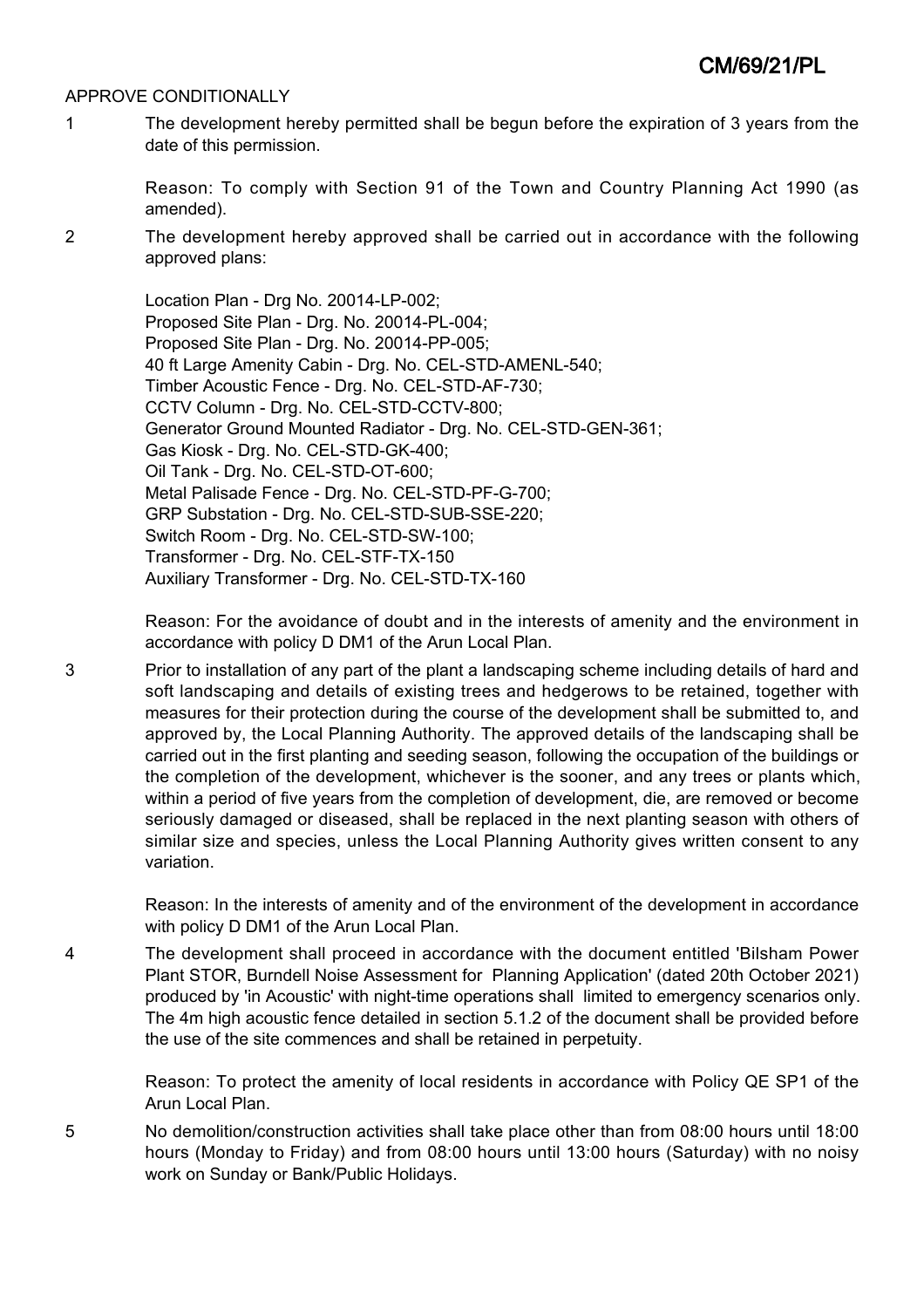Reason: To protect the amenity of local residents in accordance with Policy QE SP1 of the Arun Local Plan.

6 No development shall commence until a Construction Management Plan has been submitted to and approved in writing by the Local Planning Authority. Thereafter the approved Plan shall be implemented and adhered to throughout the entire construction period. The Plan shall provide details as appropriate but not necessarily be restricted to the following matters,

- the anticipated number, frequency and types of vehicles used during construction,

- the method of access and routing of vehicles during construction,
- the parking of vehicles by site operatives and visitors,
- the loading and unloading of plant, materials and waste,
- the storage of plant and materials used in construction of the development,
- the erection and maintenance of security hoarding,

- the provision of wheel washing facilities and other works required to mitigate the impact of construction upon the public highway (including the provision of temporary Traffic Regulation Orders),

- details of public engagement both prior to and during construction works.

Reason: In the interests of highway safety and the amenities of the area in accordance with policy T SP1 of the Arun Local Plan. This is required to be a pre-commencement condition because these details have to be agreed and in place before any work commences.

7 Development shall not commence, other than works of site survey and investigation, until full details of the proposed surface water drainage scheme have been submitted to and approved in writing by the Local Planning Authority. The design should follow the hierarchy of preference for different types of surface water drainage disposal systems as set out in Approved Document H of the Building Regulations, and the recommendations of the SuDS Manual produced by CIRIA. Winter groundwater monitoring to establish highest annual ground water levels and winter Percolation testing to BRE 365, or similar approved, will be required to support the design of any Infiltration drainage. No building / No part of the extended building shall be occupied until the complete surface water drainage system serving the property has been implemented in accordance with the agreed details and the details so agreed shall be maintained in good working order in perpetuity.

> Reason: To ensure that the proposed development is satisfactorily drained in accordance with policies W SP1, W DM1, W DM2 and W DM3 of the Arun Local Plan. This is required to be a pre-commencement condition because it is necessary to implement the surface water drainage system prior to commencing any building works.

8 The development shall not proceed until details have been submitted to and approved in writing by the Local Planning Authority for any proposals to discharge flows to watercourses or for the culverting, diversion, infilling or obstruction of any watercourse on or adjacent to the site. Any discharge to a watercourse must be at a rate no greater than the pre-development run-off values and in accordance with current policies. No construction is permitted, which will restrict current and future landowners from undertaking their riparian maintenance responsibilities in respect to any watercourse or culvert on or adjacent to the site.

Reason: To ensure that the proposed development is satisfactorily drained in accordance with policies W DM1, W DM2 and W DM3 of the Arun Local Plan. And to ensure that the duties and responsibilities, as required under the Land Drainage Act 1991, and amended by the Flood and Water Management Act 2010, can be fulfilled without additional impediment following the development completion. It is considered necessary for this to be a pre-commencement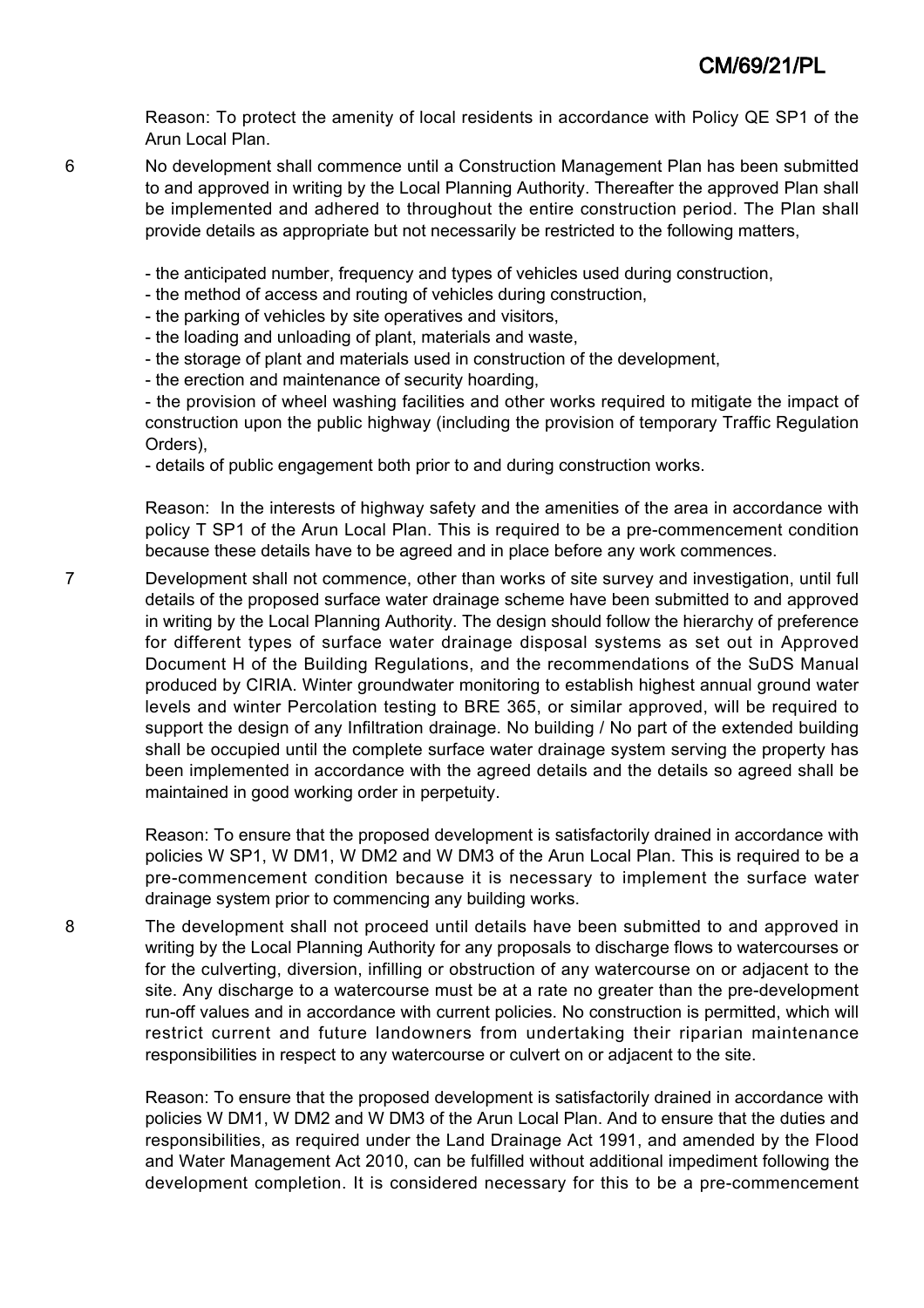condition to protect existing watercourses prior to the construction commencing.

9 Prior to first use of the development hereby approved, a Biodiversity Net Gain Plan (setting out the proposed biodiversity enhancement measures to ensure Biodiversity Net Gain on site) shall be submitted to and approved in writing by the Local Planning Authority. These measures shall include a hedgehog box, a bat box installed on the building onsite facing south/south westerly positioned 3-5m above ground, bird boxes, replacement at a ratio of 2:1 to those removed, wildflower meadow planting, filling any gaps in tree lines or hedgerows with native species, grassland areas managed to benefit reptiles, log piles and gaps included at the bottom of any fences to allow movement of small mammals across the site. The agreed enhancements shall be installed prior to first use and the approved measures shall be retained in perpetuity.

> Reason: To ensure the proposals result in a net gain in biodiversity, in accordance with the Environment Act, the National Planning Policy Framework and policy ENV DM5 of the Arun Local Plan.

10 INFORMATIVE: Infiltration rates for soakage structures are to be based on percolation tests undertaken in the winter period and at the location and depth of the proposed structures. The percolation tests must be carried out in accordance with BRE365, CIRIA R156 or a similar approved method and cater for the 1 in 10 year storm event plus 40% on stored volumes/rainfall intensity (allowance for climate change) between the invert of the entry pipe to the soakaway, and the base of the structure. It must also have provision to ensure that there is capacity in the system to contain below ground level the 1 in 100 year storm event plus 40% on stored volumes/rainfall intensity. Adequate freeboard must be provided between the base of the soakaway structure and the highest recorded annual groundwater level identified in that location. Any SuDS or soakaway design must include adequate groundwater monitoring data to determine the highest winter groundwater table in support of the design. The applicant is advised to discuss the extent of groundwater monitoring with the Council's Engineers.

Supplementary guidance notes regarding surface water drainage are located at https://www.arun.gov.uk/drainage-planning-consultations on Arun District Council's website. A surface water drainage checklist is available on Arun District Council's website, this should be submitted with a Discharge of Conditions Application.

11 INFORMATIVE: Under Section 23 of the Land Drainage Act 1991 Land Drainage Consent must be sought from the Lead Local Flood Authority (West Sussex County Council), or its agent (Arun District Council land.drainage@arun.gov.uk), prior to starting any works (temporary or permanent) that affect the flow of water in an ordinary watercourse. Such works may include culverting, channel diversion, discharge of flows, connections, headwalls and the installation of trash screens.

The development layout must take account of any existing watercourses (open or culverted) to ensure that future access for maintenance is not restricted. No development is permitted within 3m of the bank of an ordinary watercourse, or 3m of a culverted ordinary watercourse.

- 12 INFORMATIVE: The applicant should note that under Part 1 of the Wildlife and Countryside Act 1981, with only a few exceptions, it is an offence for any person to intentionally take, damage or destroy the nest of any wild birds while the nest is in use or being built. Birds nest between March and September and therefore removal of dense bushes, ivy or trees or parts of trees etc. during this period could lead to an offence under the act.
- 13 INFORMATIVE: Statement pursuant to Article 35 of the Town and Country Planning (Development Management Procedure)(England) Order 2015. The Local Planning Authority has acted positively and proactively in determining this application by assessing the proposal against all material considerations, including planning policies and any representations that may have been received and subsequently determining to grant planning permission in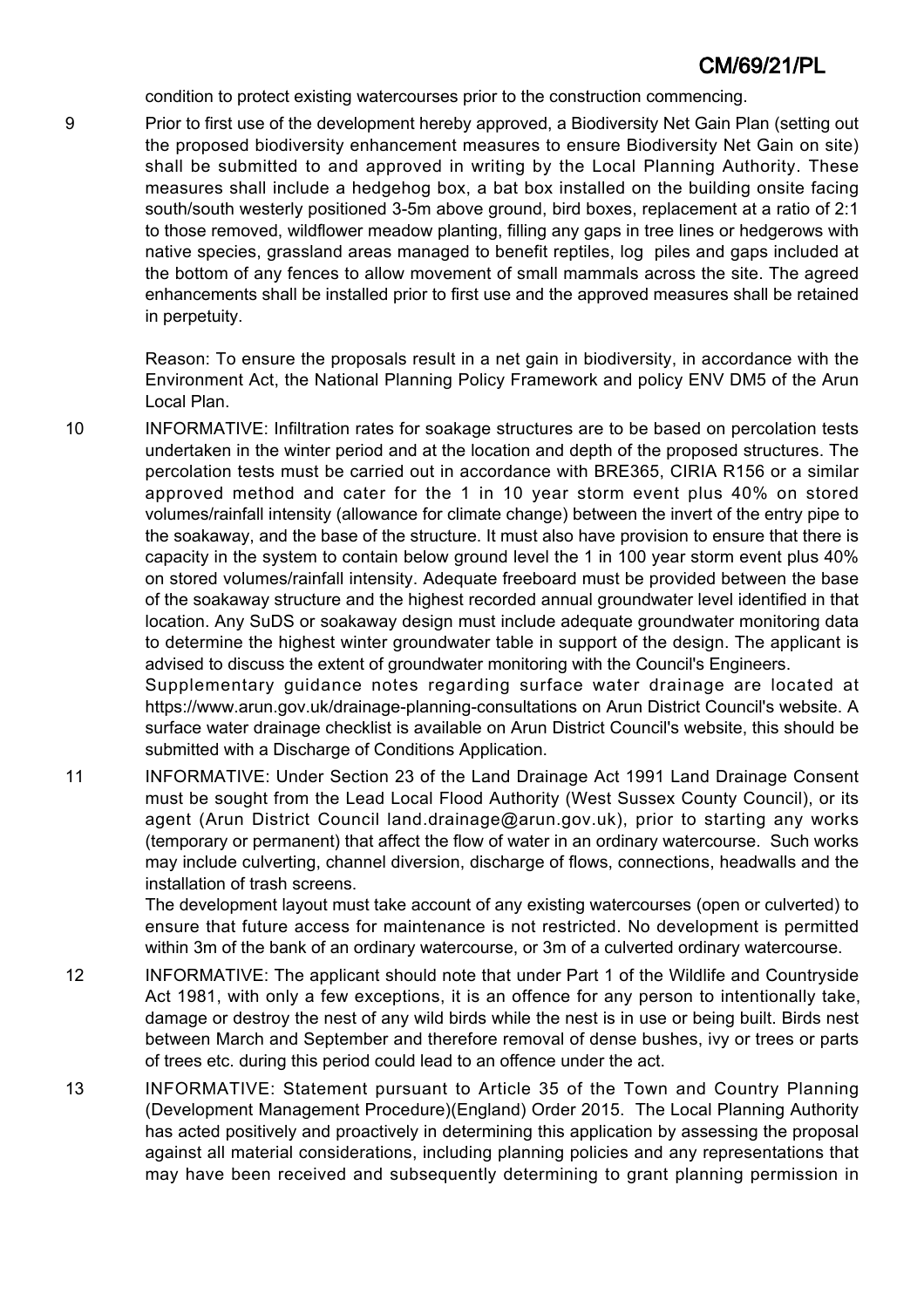accordance with the presumption in favour of sustainable development, as set out within the National Planning Policy Framework.

14 INFORMATIVE: The lighting scheme for the site will need to take into consideration the presence of bats in the local area and the scheme should minimise potential impacts to any bats using the trees, hedgerows and buildings by avoiding unnecessary artificial light spill through the use of directional light sources and shielding.

## BACKGROUND PAPERS

[The documents relating to this application can be viewed on the Arun District Council website by going](http://www1.arun.gov.uk/planrec/index.cfm?tpkey=eOcella&user_key_1=CM/69/21/PL&keyscheme=planning) [to https://www.arun.gov.uk/weekly-lists and entering the application reference or directly by clicking on](http://www1.arun.gov.uk/planrec/index.cfm?tpkey=eOcella&user_key_1=CM/69/21/PL&keyscheme=planning) [this link.](http://www1.arun.gov.uk/planrec/index.cfm?tpkey=eOcella&user_key_1=CM/69/21/PL&keyscheme=planning)